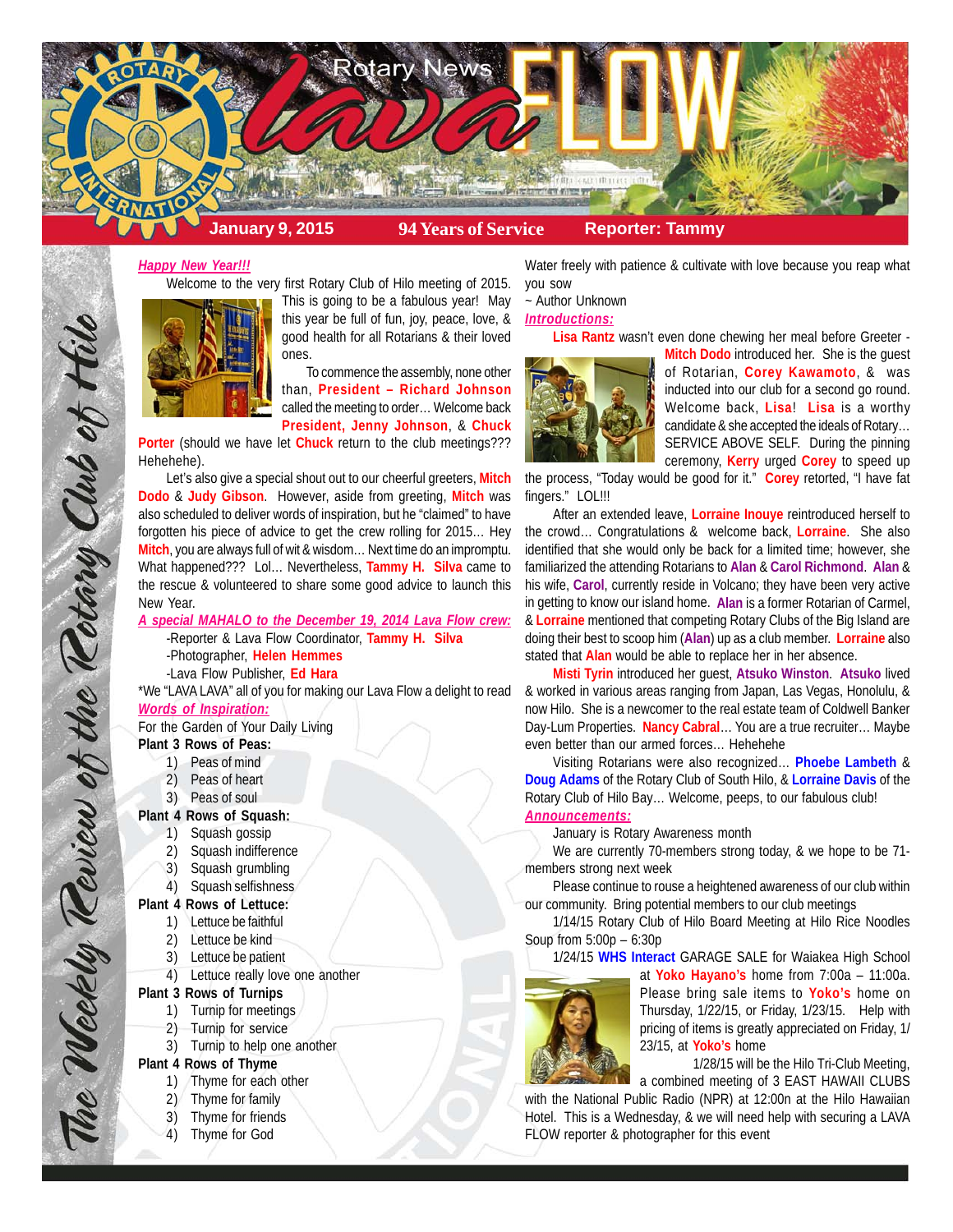## *Birthdays:*

**Bobby Stivers** January 17 **Gail Takaki** January 17 **Newton Chu** January 19 **Mitchell Dodo** January 19

## *Club Anniversary:*

**Masao Amako** January 1, 2004 (11) **Raymond McPherson** January 1, 2004 (11) **Yoko Hayano** January 7, 2011 (4) **Glenn Harris** January 11, 2013 (2) **Judy Gibson** January 13, 2006 (9) **Bob Hanley** January 14, 2011 (4)

#### *Wedding Anniversary:*

**Ian & Nichol Hatch** January 1 (5) **Mitch & Noriko Roth January 13 (24)** 

#### *Announcements:*

**January 16 - Kaohinani Miyashiro Hope Services Hawaii January 23 - Club Administrative Day January 28 - Tri Club Meeting - Hilo Hawaiian Michael Titterton & Valerie Yee Hawaii Public Radio February 6 - Wally Wong Travel Adventure on the Holu'lea**

President .......................................... Richard Johnson President Elect ................................. Wally Wong Immediate Past President ............... Kerry Glass Vice President ................................. Mitchell Dodo Secretary .......................................... Susan Munro Treasurer .......................................... Corey Kawamoto Sergeant-at-Arms ............................. Cindy Boots Membership ..................................... Christina Dhillon Public Relations .............................. Alberta Dobbe Rotary Foundations ........................ Alan Kusunoki Club Service ................................... Tom Brown International Service ......................... Jenny Johnson Community Service ....................... Misti Tyrin Youth Service ................................... Glenn Harris Vocational Service .......................... Biff Kennedy

1/30/15 Club meeting will be dark due to the 3 EAST HAWAII CLUB MEETING held on Wednesday, 1/28/15

1/31/15 Rotary Centennial Park workday… Let's all TURNIP FOR SERVICE ?

2/27/15 – 3/1/15 **RYLA** Camp at KMC

Reminder: As of this month (January), there is a **\$5 USE FEE** to all meeting attendees if you so choose not to order a meal. This fee goes to the Hilo Hawaiian Hotel & allows you to order coffee or tea at the club meeting



On this date, **Glen Harris** volunteered to show visiting England Rotarians around on 3/30/15 between the hours of 10:00a – 2:00p. Thank you, **Glen**. You are definitely demonstrating SERVICE ABOVE SELF

4/11/15 Merry Monarch Parade – The Rotary Club of Hilo will participate in this event… March onward troops

*Birthdays & Anniversaries:*

**Ed Hara** celebrated his birthday on 12/24

**Gay Porter** enjoyed her birthday on 12/31 12/22 – **Ron** & **Glynnis Dolan** celebrated 42 years of marriage

12/22 – **Wally** & **Malia Wong** celebrated 22 years of marriage

12/27 – **Bob** & **Nina Fox** celebrated 7 years marriage

1/1 – **Ian** & **Nicole Hatch** celebrated 5 years of marriage

1/7/15, **Yoko** was delighted for her 4 years of SERVICE ABOVE SELF with the club

#### *Happy Dollars:*

**Russ Oda** is **\$100** happy today on 4 counts:



1) 62 years celebration of holy matrimony... Or as stated by **Russ**, "Actually holy mackerel"

2) University of Oregon played & won. **Russ** also identified that **Marcus Mariota** graduated from St. Louis High School, & he was his 2nd

grandson's playmate; they used to play together 3) He (**Russ**) applied for a grand total of 4 times to the Vetarans Affairs for a new hearing aid, & he finally got approved. He will be getting a new hearing aid… Maybe now he can hear himself talk at the meetings… Just joking, **Russ**… It's always a pleasure to hear you speak

4) What was the 4th count, **Russ**???

**Chuck Porter** is happy, & he welcomed

**President – Richard** back from his trip. However, **Chuck** was not certain if he was truly happy or sad. He missed the last meeting due to the evacuation of his store in Pahoa as a result of the lava flow. It was a big job

& he had well over 2000 tires to transport. To his relief, his son was in charge of the evacuation process. As a leader, his son asked him to meet

with their associates every morning before the start of their workday, especially since they were "asking them to work their butt off & next week they won't have a job." **Chuck** stated that his staff enjoyed learning about his friends at the Rotary Club of Hilo, & he (**Chuck**) often shared stories about his fellow Rotarians. A tale, as articulated by **Chuck**:

 "Time for command change, & **Captain Chu** told **Sergeant Dodo** that he wanted to

 inspect behind the supply tent. Tied up behind the tent was a camel. 'Oh that's **Molly the Camel**, Sir; we're out here by ourselves & we don't have any women. The guys have urges. That's the reason we have **Molly the Camel**, said **Sergeant Dodo**.' 'Very well, Sergeant', stated **Captain Chu**. '**Molly** can stay.' **Captain Chu** was having urges such as other men have, & asked for the camel & a ladder. He positioned the ladder for **Captain Chu**, & **Captain Chu** proceeded to give **Molly** the night of her life. **Captain Chu** pulls up his trousers & tucks in his shirt, 'Is that the way the men do it?' 'No, Sir; that's what they use to ride into town because that's where the girls are."

**Chuck** truly knows how to captivate an audience; he had jaws dropped & dragged on the ground. Lol… Someone brought attention to **Gay Porter's** face as she looked on with shock & surprise. **Chuck** donated **40 – HAPPY DOLLARS** for the damage that he caused. However, **Judy Gibson** yelped from across the room that **\$40** was not enough for the lasting graphic tattoo that **Chuck** embedded in the real estate of our minds. Thanks, **Chuck**!!!

Following **Chuck's** act, **Marcia Prose** toned it

down a little. Thank you, **Marcia**. She was **\$5** happy for the Palace Theater's January 2015 Palace Newsletter. She pointed out the Palace Theater's Makaha Sons Valentine's Day Concert on February 14, 2015 at 7:00p.



**Glen Harris** bestowed **HAPPY DOLLARS** in honor of **Lisa Rantz**; **Lisa** is replacing **Lorraine Inouye** for the kindergarten-reading program. Thank you very much, **Lisa**. He was also happy for the new partnerships of his company, & for his sister-in-laws recent visit to Hawaii; he now has a super clean home to return to.

**Helene Tajiri** was on leave for 6 months. She



was **\$50** happy that her husband is once again up & about causing trouble… This is truly a good sign & a blessing, **Helene**. Thank you, Lord.

**Nancy Cabral** received a wonderful telephone

call as a Christmas gift. She is going to be a grandma in June 2015!!! Whoo hoo, **Nancy**!!! She was **\$100** happy. Congratulations!!! Not stopping there… **Nancy** pointed out that The Makaha Sons concert is to



Photos by **Stew Hussey**